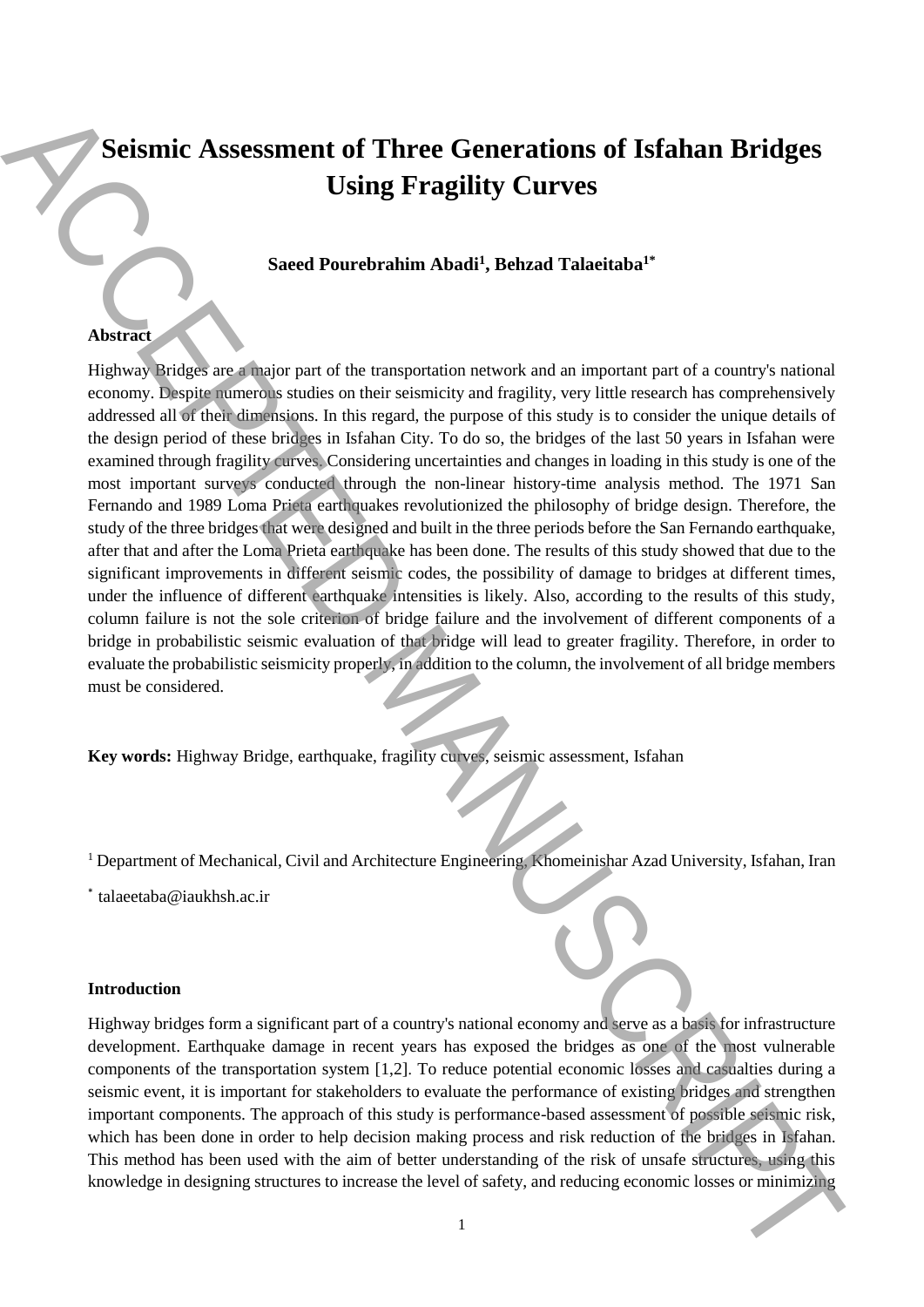damage in a seismic event. The main focus of this study is on criteria such as damage probability functions or fragility curves to describe the performance and vulnerability of highway bridges under possible earthquakes. Accordingly, the purpose of this study is to investigate the bridges of Isfahan city based on structure type and in three time periods before 1350, the period between 1350 to 1374 and after 1374. This paper also presents a fragility method that can predict information about the possible performance of bridges during an earthquake. Considering the similarity of these bridges in terms of type of construction and climatic conditions, the significant evolution of regulations (such as AASHTO and CALTRANS), and the effects of important seismic events on different seismic regulations [3,4], this study will examine the method of seismic design of bridges in different time periods.

# **Methodology**

In the present study, three bridge samples are modeled in CSI BRIDGE software, the results of their dynamic analysis are used as the seismic demand of members (the main input parameter in the formation of the fragility curve). In this study, all bridges are of high importance and regular, which were modeled by considering the position of the bridge in terms of soil and according to AASHTO 2012 [ $\delta$ ]. In order to refine the modeling, the deck supports of the bridges were also modeled and their responses were taken into account in the preparation of seismic fragility curves. In this research, the design of the cushions is based on the ASHTO standard and of Ramanatan (2012).

Bridge design codes have evolved in response to the weaknesses of earthquakes in recent decades [6,7] due to considering a greater number of uncertainties in seismic design and assessment. In this study, the uncertainty of various parameters such as elastomeric bearings, concrete and steel characteristics, seam between deck and backpack, effective hardness of abutment pile, rigidity of transition and rotational springs of columns foundation, soil resistance of behind abutment, bridge weight, and bridge damping were considered.

# **Results and Discussion**

By comparing the fragility curves of the bridges of three different periods with different levels of damage in figure below, comparing their vulnerability with respect to each other is possible. As a result, during an earthquake, the least amount of damage to new bridges equals a lot of damage to old bridges, which leads to the loss of efficiency of old bridges and their unusability.



**Fragility curves for the evaluated bridges in three periods and at different levels of damage**